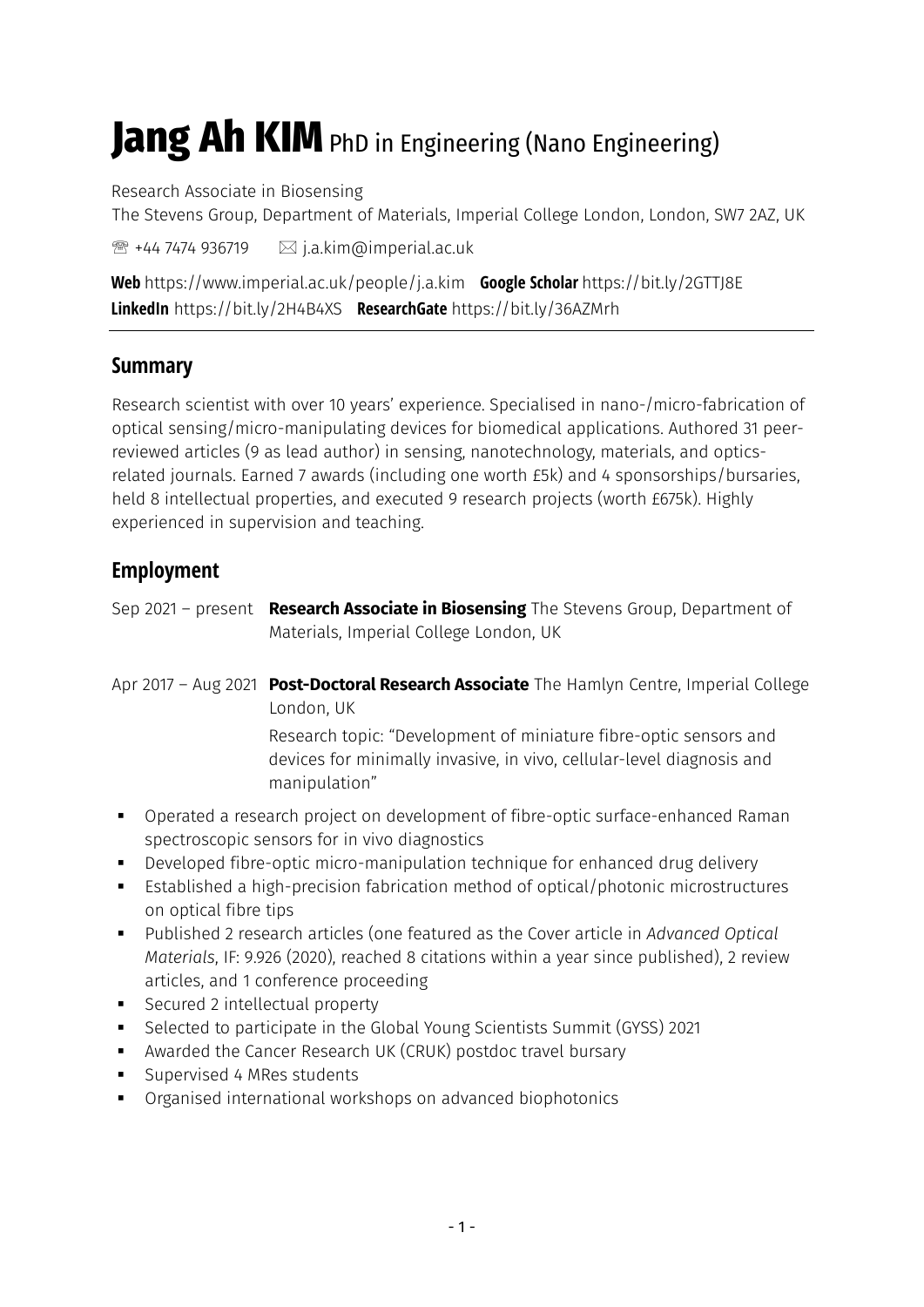# **Qualifications**

Mar 2011 – Feb 2017 **PhD in Engineering (Nano Engineering**) (Course work grade: 94.9%) Sungkyunkwan Advanced Institute of Nano Technology (SAINT), Sungkyunkwan University, South Korea

> – PhD thesis title: "Application of Optical Technologies for the Development of Biomedical and Biochemical Sensors"

Mar 2007 – Feb 2011 **BSc in Mechanical Engineering** (Grade: 94.4%)

School of Mechanical Engineering, Sungkyunkwan University, South Korea

– Undergraduate research: "A Study of Nanoparticle Manufacturing by Spark Discharge in Liquid and Gas Condition (2011)"

# **Awards/Grants**

- 7. 23 Feb 2017, **Best PhD Graduate Award**, Head of Sungkyunkwan University Advanced Institute of Nano Technology (SAINT)
- 6. 9 Jul 2015, **Best Paper Presentation Award**, Korean Association for Particle and Aerosol Research (KAPAR), "Development of high sensitive/miniature contact force sensor by using optical elastomer".
- 5. 11 Dec 2013, **Best Essay Award**, the Centre for Women in Science, Engineering and Technology (WISET), "Characterizations on the various size-distributed TiO<sup>2</sup> sunblock by using centrifuging and sol-gel synthesis"
- 4. 22 Aug 2013, **Best Poster Presentation Award**, Korean Vacuum Society (KVS), "Graphene surface treatment by cluster impaction using  $CO<sub>2</sub>$  cluster cleaning process".
- 3. 5 Jul 2013, **Best Paper Presentation Award**, Korean Association for Particle and Aerosol Research (KAPAR), "Graphene surface treatment by using  $CO<sub>2</sub>$  cluster jet".
- 2. 6 Feb 2013, **Bronze prize in Bio Engineering & Life Science division**, The 19th Human Tech Paper Award, Samsung Electronics, "Graphene based Fiber Optic Surface Plasmon Resonance for Bio-chemical Sensor Applications" \*worth £5k, the award rate = 119/1977.
- 1. 1 Jul 2011, **Best Paper Presentation Award**, Korean Association for Particle and Aerosol Research (KAPAR), "Evaluation of Multi-layered Graphene Surface Plasmon Resonance-based Fiber Optic Sensor".

## **Sponsorships/Bursaries**

- 4. **Selected** to participate in *the Global Young Scientists Summit (GYSS) 2021*, 12-15 January 2021, Singapore (online)
- 3. **Cancer Research UK (CRUK) postdoc bursary** for attending *Early Detection of Cancer Conference*, 24-26 September 2019, Stanford University, Palo Alto, CA, USA.
- 2. **Student travel grant** for attending *ESOF2014—Euroscience Open Forum 2014: SCIENCE BUILDING/BRIDGES (organised by the Euroscience, Ministry of Higher Education and Science)*, 21-26 June 2014, Copenhagen, Denmark.
- 1. **Selected trainee** of *2012 KORANET Summer School on European-Korean Cooperation in Environmental and Social Sciences: International Project*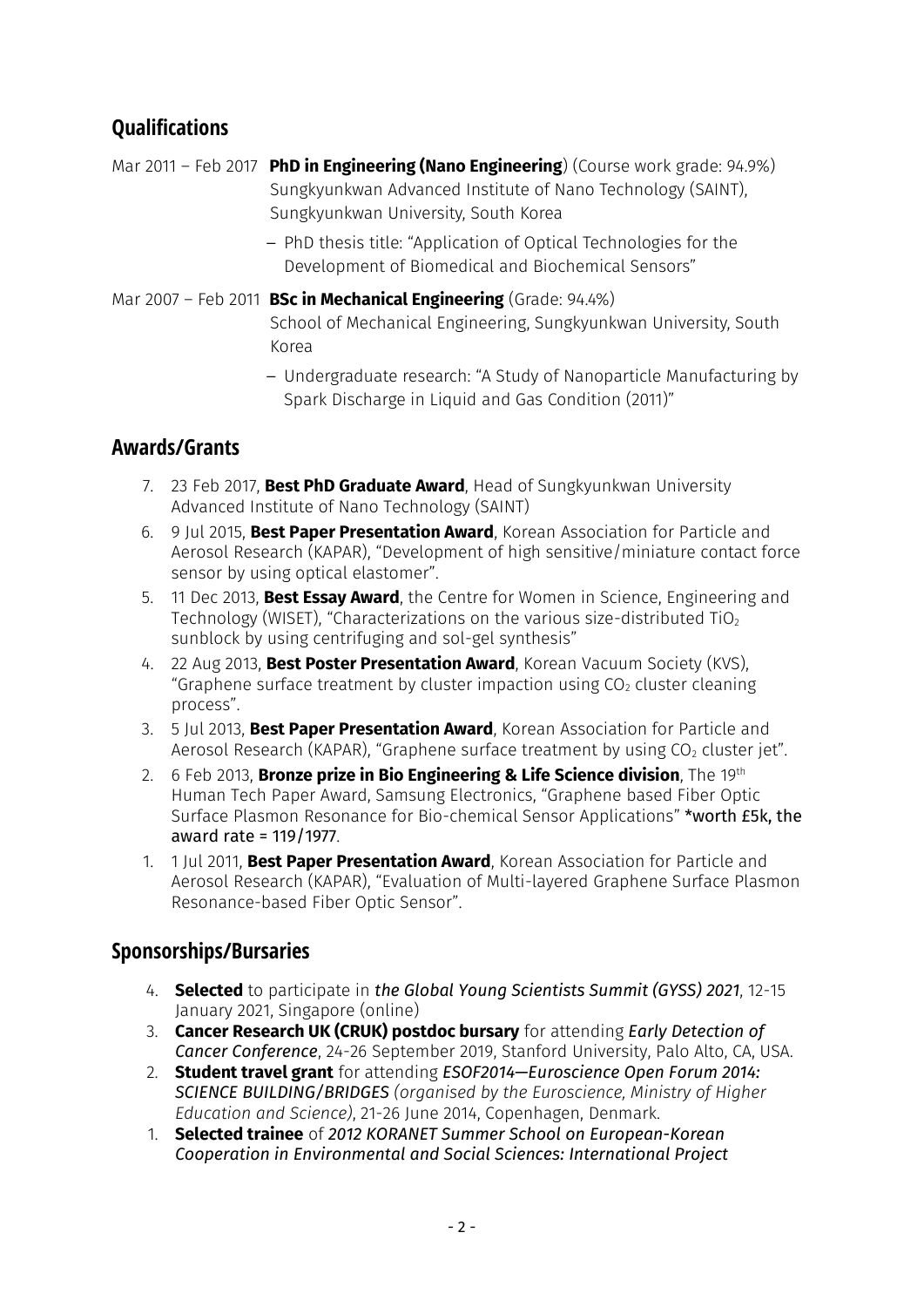*Management – from Theory to Practice (organised by the Centre for Social Innovation, ZSI)*, 2-6 July 2012, Vienna, Austria.

## **Teaching & Supervision**

- Supervised 1 MRes Biomedical Research student, 2 MRes Hamlyn Individual Research student, 2 MSc in Mechanical Engineering students, and 4 teams of highschool/undergraduate students for group research projects over 10 years.
- TA in Fluid Mechanics (2 semesters), Energy and Environment (1 semester), Introduction to Nanoparticle Engineering (1 semester)

# **Esteem Indicators**

## Conference/Workshop organisation

- Organising committee member of "Advanced Biophotonics from Bench to Bedside Workshop" in The 2019 Hamlyn Symposium on Medical Robotics, Wednesday 26<sup>th</sup> June, 2019, The Royal Geographical Society, London, UK.
- Organising committee member of "Advanced Biophotonics: from Bench to Bedside Workshop" in The 2018 Hamlyn Symposium on Medical Robotics, Sunday 24th June, 2018, The Royal Geographical Society, London, UK.

## Outreach activities

– Volunteered at the Great Exhibition Road Festival (2018, 2019), Friends of Imperial visit (2018)

## Peer-review experiences

– Articles in *Science Robotics*, *Biomedical Optics Express*, *Sensors and Actuators A*, *Analytical Chemistry*, *Micromachines*, *Photonics*, etc.

## **Patents**

- 8. Antoine Barbot, Guang-Zhong Yang, **Jang Ah Kim**, Dominic Wales, Salzitsa Yordanova Anastasova-Ivanova, Burak Temelkuran, Mohamed E. M. K. Abdelaziz, International Publication No. WO 2020/234579 A1, "A sensor", 26 November 2020.
- 7. Antoine Barbot, Guang-Zhong Yang, **Jang Ah Kim**, Dominic Wales, Salzitsa Yordanova Anastasova-Ivanova, Burak Temelkuran, Mohamed E. M. K. Abdelaziz, UK Patent Publication No. GB 2584143 A, "A sensor", 25 November 2020.
- 6. Taesung Kim, **Jang Ah Kim**, Atul Kulkarni, Changmin Kim, Kihong Park, Korean Patent Registration No. 10-1797353, "FORCE SENSOR USING OPTICAL FIBERS IN SERIES, MANUFACTURE METHOD OF THE SAME, MEDICAL DEVICE INCLUDING THE SAME", 7 July 2017.
- 5. Taesung Kim, **Jang Ah Kim**, Atul Kulkarni, Kihong Park, Changmin Kim, Korean Patent Registration No. 10-1797352, "FORCE SENSOR USING OPTICAL FIBER AND CAPILLARY, MANUFACTURE METHOD OF THE SAME, MEDICAL DEVICE INCLUDING THE SAME", 7 November 2017.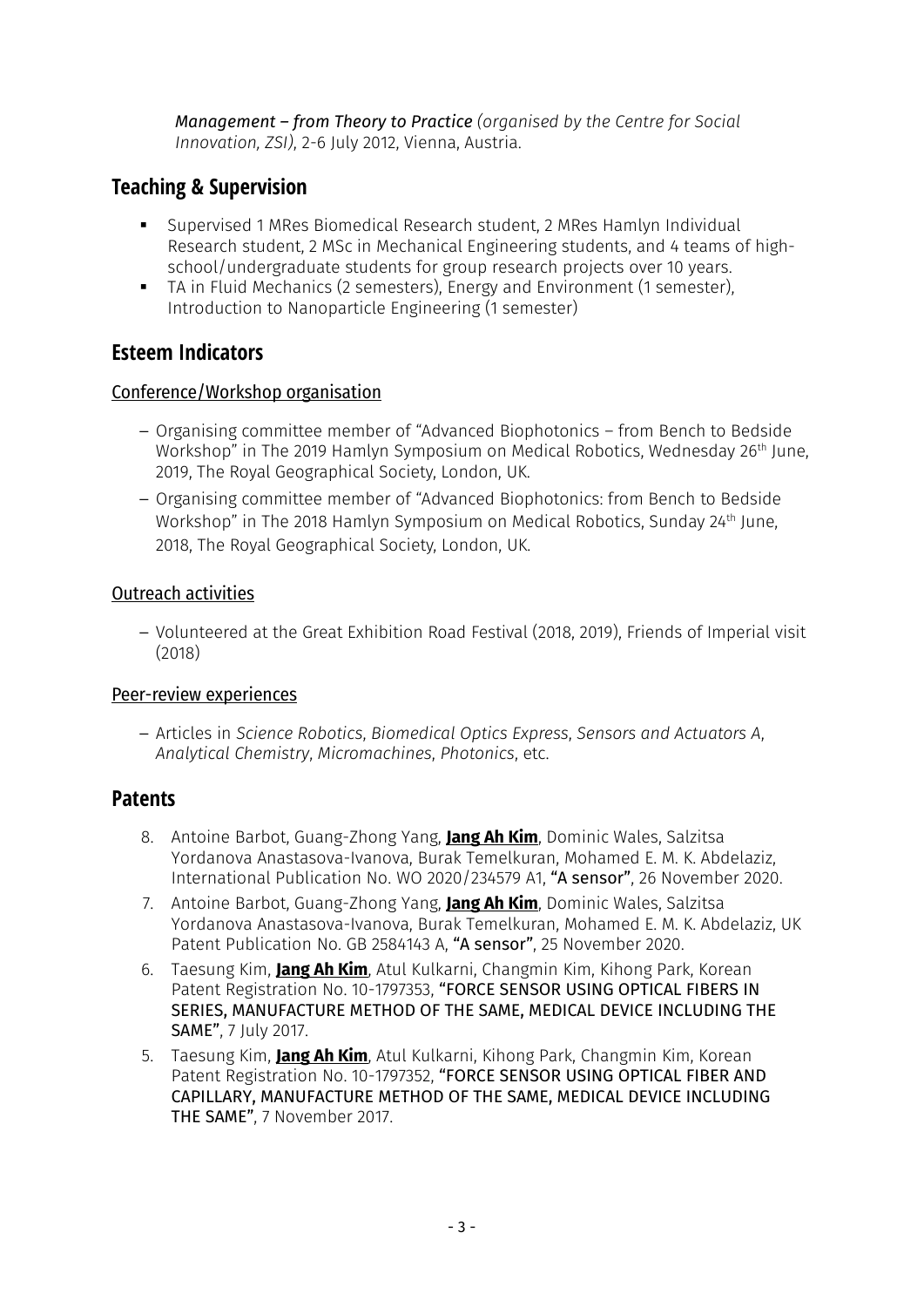- 4. Taesung Kim, **Jang Ah Kim**, Taehyun Hwang, Korean Patent Registration No. 10- 1726024, "FORCE SENSOR USING OPTICAL FIBER AND CATHETHER USING THE SAME", 12 April 2017.
- 3. Taesung Kim, **Jang Ah Kim**, Taehyun Hwang, Korean Patent Registration No. 10- 1536074, "OPTICAL FIBER POSITION SENSOR HAVING OPTICAL SPHERE AND POSITION SENSING SYSTEM USING THE SENSOR", 06 July 2015.
- 2. Taesung Kim, **Jang Ah Kim**, Taehyun Hwang, Korean Patent Registration No. 10- 1509397, "FORCE SENSOR USING OPTICAL FIBER AND CATHETHER USING THE SAME", 31 March 2015.
- 1. Kyeong Kyu Kim, Taesung Kim, San Boi Hoa, Sang Hyun Moh, **Jang Ah Kim**, Atul Kulkarni, Korean Patent Registration No. 10-1481919, "BIOMOLECULAR-CAPACITOR USING PROTEIN AND GRAPHENE AND USES THEREOF", 06 January 2015.

# **Research Projects**

| Research title<br>Grant scheme/Funding body                                                                                                                                                                                                                                    | Role                    | Period<br>(MM/YY) | Value    |
|--------------------------------------------------------------------------------------------------------------------------------------------------------------------------------------------------------------------------------------------------------------------------------|-------------------------|-------------------|----------|
| "Micro-robotics for surgery (EP/P012779/1)"<br>Programme Grant/Engineering and Physical Sciences Research<br>Council (EPSRC), UK                                                                                                                                               | Researcher              | 04/17<br>~103/22  | £ 6,236k |
| "Smart sensing for surgery (EP/L014149/1)"<br>Standard Research/EPSRC                                                                                                                                                                                                          | Researcher              | 04/17<br>~109/18  | £3,028k  |
| "Development of fiber optic sensors, navigation and imaging<br>guide for real-time and highly sensitive active catheter process<br>monitoring"<br>Korea Health Technology R&D Project/Korea Health Industry<br>Development Institute, Ministry of Health and Welfare           | Leading<br>researcher   | 04/14<br>~103/17  | £400k    |
| "Development of real-time/highly sensitive optical fiber sensors<br>for atmospheric CO <sub>2</sub> monitoring"<br>Undergraduate Creative & Convergence Research Program/Korea<br>Foundation for the Advancement of Science & Creativity                                       | Assistant<br>supervisor | 06/14<br>$-11/14$ | £ 10k    |
| "Development of real-time automotive IAQ monitoring fiber optic<br>sensors coated with ionic liquid-polymer composite films"<br>"Development of sensor for exhaust gas from vehicle using<br>graphene based optical fiber"<br>Gyeonggi-do Regional Research Center (GRRC)/GRRC | Leading<br>researcher   | 07/13<br>~106/16  | £90k     |
| "Study on the optimization and standardization of the graphene<br>CVD synthesis and post-process by fluid dynamic analysis"<br>Basic Research Program/National Research Foundation of Korea,<br>Ministry of Education                                                          | Leading<br>researcher   | 11/13<br>$-10/16$ | £ 150k   |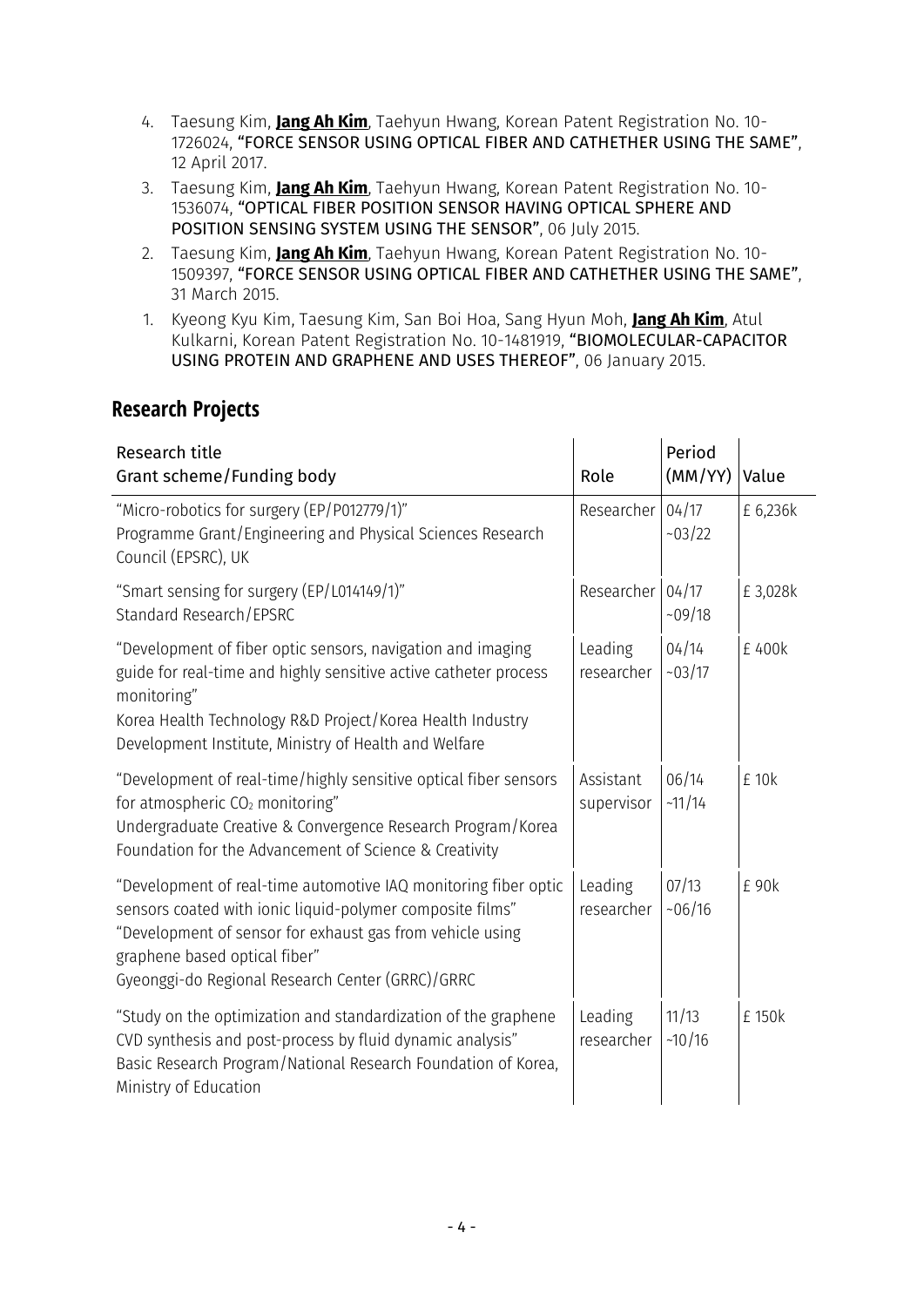| "Characterizations on the various size-distributed $TiO2$ sunblock<br>by using centrifuging and sol-gel synthesis"<br>2013 Team Research Project Support for Female Undergraduate<br>and Graduate Engineering Students/Centre for Women in Science,<br>Engineering and Technology (WISET) | P <sub>1</sub>        | 05/13<br>~11/13  | £6k   |
|-------------------------------------------------------------------------------------------------------------------------------------------------------------------------------------------------------------------------------------------------------------------------------------------|-----------------------|------------------|-------|
| "A study on the real-time detection of bio-material by using<br>graphene hybrid optical fiber/thin film sensor"<br>2012 Samsung Academic Research Foundation/Sungkyunkwan<br>University                                                                                                   | Leading<br>researcher | 07/12<br>~106/13 | £ 15k |
| "Development of a virtual impactor for separation of micro-<br>/nano-particles"<br>2011 Team Research Project Support for Female Undergraduate<br>and Graduate Engineering Students/WISET                                                                                                 | PI                    | 05/11<br>~10/11  | £ 5k  |

## **Peer-Reviewed Article Publications** *(\*Co-1 st authorship, †Co-corresponding authorship)*

## *2021*

31. **Jang Ah Kim†** , Eric M. Yeatman, Alex J. Thompson† , "Plasmonic optical fiber for bacteria manipulation—characterization and visualization of accumulation behavior under plasmo-thermal trapping", *Biomed. Opt. Exp.* **12,** 3917-3933 (2021)

#### *2020*

- 30. <u>Jang Ah Kim\*<sub>'</sub>†,</u> Dominic J. Wales\*, Guang-Zhong Yang†, "Optical spectroscopy for in vivo medical diagnosis—a review of the state of the art and future perspectives", *Prog. Biomed. Eng.* **2,** 042001 (2020).
- 29. Panagiotis Kassanos, Melissa Berthelot, **Jang Ah Kim**, Bruno M.G. Rosa, Florent Seichepine, Salzitsa Anastasova, Mikael H. Sodergren, Daniel Richard Leff, Benny Lo, Ara Darzi, Guang-Zhong Yang, "Smart Sensing for Surgery: From Tethered Devices to Wearables and Implantables", *IEEE Syst. Man. Cy. Mag.* **6,** 39-48 (2020).
- 28. **Jang Ah Kim**, Dominic J Wales, Alex J Thompson, Guang‐Zhong Yang, "Fiber‐Optic SERS Probes Fabricated Using Two‐Photon Polymerization For Rapid Detection of Bacteria", *Adv. Opt. Mater.* **8,** 1901934 (2020). *– featured as the Front Cover article*

### *2018*

27. Sreekantha Reddy Dugasani, Bjorn Paulson, Taewoo Ha, Tae Soo Jung, Bramaramba Gnapareddy, **Jang Ah Kim**, Taesung Kim, Hyun Jae Kim, Jae Hoon Kim, Kyunhwan Oh and Sung Ha Park, "Fabrication and optoelectronic characterisation of lanthanide- and metal-ion-doped DNA thin films", *J. Phys. D: Appl. Phys.* **51,** 285301 (2018).

### *2017*

- 26. Sreekantha Reddy Dugasani, Bramaramba Gnapareddy, **Jang Ah Kim**, Sanghyun Yoo, Taehyun Hwang, Taesung Kim, and Sungha Park, "Structural stability and electrical characteristic of DNA lattices doped with lanthanide ions", *Curr. Appl. Phys.* **17,** 1409-1414 (2017).
- 25. Manish Shinde, Nilam Qureshi, Sunit Rane, **Jang Ah Kim**, Taesung Kim, and Dinesh Amalnerkar, "Instantaneous Synthesis of Faceted Iron Oxide Nanostrctures Using Microwave Solvothermal Assisted Combustion Technique", *J. Nanosci. Nanotechnol.* **17,** 5024-5030 (2017).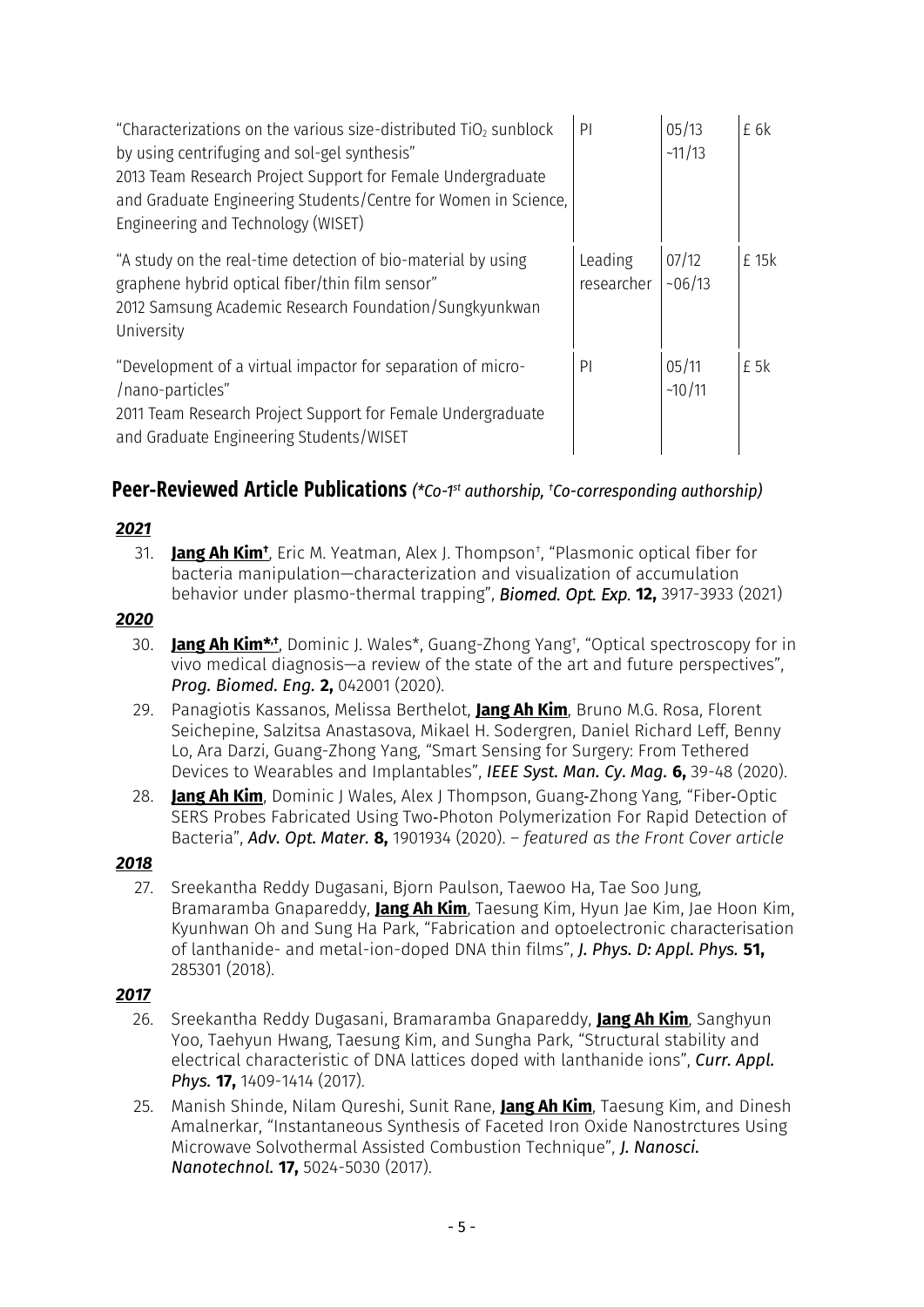## *2016*

- 24. **Jang Ah Kim**, Kihong Park, Changmin Kim, Atul Kulkarni, and Taesung Kim, "Optical contact force monitoring sensor for cardiac ablation catheters", *Optik* **127,** 11823- 11827 (2016).
- 23. Manish Shinde, Nilam Qureshi, Sunit Rane, **Jang Ah Kim**, Taesung Kim, and Dinesh Amalnerkar, "Instantaneous Synthesis of Faceted Iron Oxide Nanostructures Using Microwave Solvothermal", *J. Nanosci. Nanotechnol.* **16,** 1-7 (2016).
- 22. Hongyi Qin, Taehyun Hwang, Chisung Ahn, **Jang Ah Kim**, Yinhua Jin, Yujin Cho, Cheolmin Shin, Taesung Kim, "Chemical amination via cycloaddition of graphene for use in a glucose sensor", *J. Nanosci. Nanotechnol.* **16,** 5034-5037 (2016).
- 21. Yinhua Jin, Hongyi Qin, **Jang Ah Kim**, Sun-Young Kim, Hyeong-U Kim, Yong Taik Lim, Taesung Kim, Atul Kulkarni and Dongbin Kim, "High-Purity Amino-Functionalized Graphene Quantum Dots Derived from Graphene Hydrogel", *Nano* **11,** 1650138(2016).
- 20. Sreekantha Reddy Dugasani, Taehyun Hwang, **Jang Ah Kim**, Bramaramba Gnapareddy, Taesung Kim, and Sung Ha Park, "Metal electrode dependent field effect transistors made of lanthanide ion-doped DNA crystals", *J. Phys. D: Appl. Phys.* **49,** 105501(6) (2016).

### *2015*

- 19. Myungjoon Kim, Taegee Min, O-Ki Kwon, Hojoong Kim, Takafumi Seto, Yeongseok Kim, **Jang Ah Kim**, and Taesung Kim, "Numerical study on proximal ischemia", *J. Mech. Sci. Technol.* **29,** 5523-5529 (2015).
- 18. Bramaramba Gnapareddy, Sang Jung Ahn, Sreekantha Reddy Dugasani, **Jang Ah Kim**, Rashid Amin, Sekhar Babu Mitta, Srivithya Vellampatti, Byeonghoon Kim, Atul Kulkarni, Taesung Kim, Kyusik Yun, Thomas H. Labean, Sung Ha Park, "Coverage percentage and Raman measurement of cross-tile and scaffold cross-tile based DNA nanostructures", *Colloid Surf. B-Biointerfaces* **135,** 677-681 (2015).
- 17. Hyeong-U Kim, Sreekantha Reddy Dugasani, Atul Kulkarni, Bramaramba Gnapareddy, **Jang Ah Kim**, Sung Ha Park, and Taesung Kim, "A methanol VOC sensor using divalent metal ion-modified 2D DNA lattices", *RSC Adv.* **5,** 67712-67717 (2015).
- 16. Sreekantha Reddy Dugasani, Myoungsoon Kim, In-yeal Lee, **Jang Ah Kim**, Bramaramba Gnapareddy, Keun Woo Lee, Taesung Kim, Man Huh, Gil-Ho Kim, Sang Chul Park, and Sung Ha Park, "Construction and characterization of Cu<sup>2+</sup>, Ni<sup>2+</sup>, Zn<sup>2+</sup>, and Co2+ modified-DNA crystals", *Nanotechnology* **26,** 275604(8) (2015).
- 15. Bramaramba Gnapareddy, Taewoo Ha, Sreekantha Reddy Dugasani, **Jang Ah Kim**, Byeonghoon Kim, Taesung Kim, Jae Hoon Kim, and Sung Ha Park, "DNA reusability and optoelectronic characteristics of streptavidin-conjugated DNA crystals on a quartz substrate", *RSC Adv.* **5,** 39409-39415 (2015).
- 14. Srivithya Vellampatti, Sekhar Babu Mitta, **Jang Ah Kim**, Taehyun Hwang, Sreekantha Reddy Dugasani, Taesung Kim, Sung Ha Park, "Streptavidin bound DNA open tube and Zn2+ -doped DNA open lattice", *Curr. Appl. Phys.* **15,** 851-856 (2015).

### *2014*

13. Boi Hoa San\*, **Jang Ah Kim\***, Atul, Kulkarni, Sang Hyun Moh, Sreekantha Reddy Dugasani, Vinod Kumar Subramani, Nanasaheb D. Thorat, Hyun Ho Lee, Sung Ha Park, Taesung Kim, and Kyeong Kyu Kim, "Combining Protein-Shelled Platinum Nanoparticles with Graphene to Build a Bionanohybrid Capacitor", *ACS Nano* **8,** 12120-12129 (2014).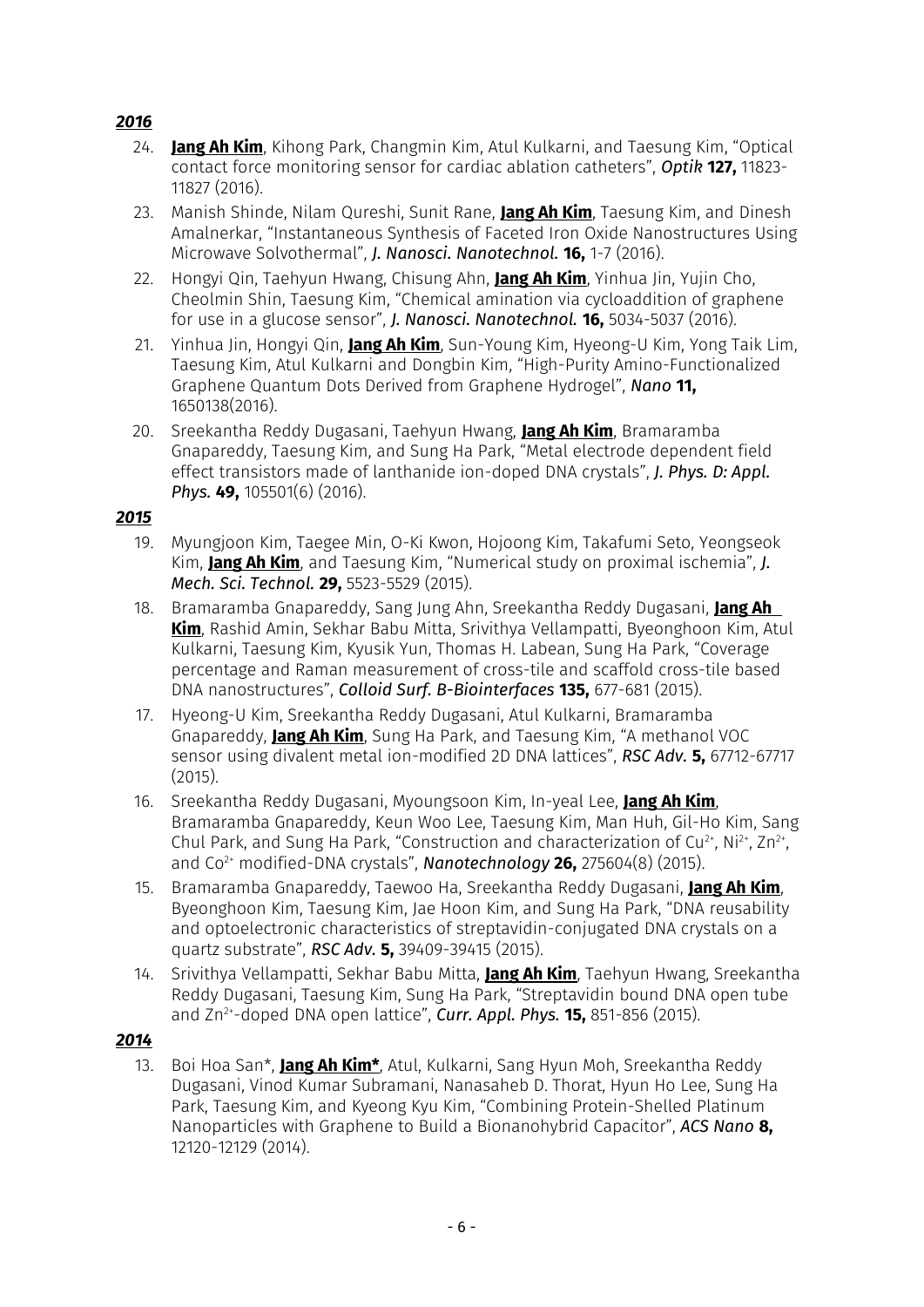- 12. Hoomi Choi\*, **Jang Ah Kim\***, Yujin Cho, Taehyun Hwang, Jongwoo Lee, and Taesung Kim, "Conditioning of graphene surface by CO<sub>2</sub> cluster jet", *RSC Adv. 4***,** 41922-41926 (2014).
- 11. Bramaramba Gnapareddy, **Jang Ah Kim**, Sreekantha Reddy Dugasani, Anshula Tandon, Byeonghoon Kim, Saima Bashar, Ji Ah Choi, Goon Ho Joe, Taesung Kim, Tai Hwan Ha, and Sung Ha Park, "Fabrication and characterization of PNA-DNA Hybrid Nanostructures", *RSC Adv.* **4,** 35554-35558 (2014).
- 10. Sarang Gahng, Chang Ho Ra, Yu Jin Cho, **Jang Ah Kim**, Taesung Kim, and Won Jong Yoo, "Reduction of metal contact resistance of graphene devices via  $CO<sub>2</sub>$  cluster cleaning", *Appl. Phys. Lett.* **104,** 223110(4) (2014).
- 9. Hongyi Qin, Yang Xu, **Jang Ah Kim**, Taehyun Hwang, and Taesung Kim, "The effect of structure on the photoactivity of a graphene/TiO<sub>2</sub> composite", **Mater, Sci. Eng. B-***Adv.* **184,** 72-79 (2014).
- 8. Sreekantha Reddy Dugasani, **Jang Ah Kim**, Byeonghoon Kim, Pranav Joshirao, Bramaramba Gnapareddy, Chirag Vyas, Taesung Kim, Sung Ha Park, and Vijay Manchanda, "A 2D DNA Lattice as an Ultrasensitive Detector for Beta Radiations" *ACS Appl. Mater. Interfaces* **6,** 2974-2979 (2014).

### *2013*

- 7. Monical Samal, Priyaranjan Mohapatra, Ramesh Subbiah, Chang-Lyoul Lee, Benayad Amass, **Jang Ah Kim**, Taesung Kim, and Dong Kee Yi, "InP/ZnS-graphene oxide and reduced graphene oxide nanocomposites as fascinating materials for potential optoelectronic applications", *Nanoscale* **5,** 9793-9805 (2013).
- 6. Atul Kulkarni, Byeonghoon Kim, Sreekantha Reddy Dugasani, Pranav Joshirao, **Jang Ah Kim**, Chirag Vyas, Vijay Manchanda, Taesung Kim, and Sung Ha Park, "A novel nanometric DNA thin film as a sensor for alpha radiation", *Sci. Rep.* **3,** 2062(5) (2013).
- 5. Taehyun Hwang, **Jang Ah Kim**, Atul Kulkarni, and Taesung Kim, "Graphene photo detector with integrated waveguide biochemical sensors", *Sensor. Atuat. B-Chem.* **187,** 319-322 (2013).
- 4. **Jang Ah Kim**, Taehyun Hwang, Sreekantha Reddy Dugasani, Rashid Amin, Atul Kulkarni, Sung Ha Park, and Taesung Kim, "Graphene based fiber optic surface plasmon resonance for bio-chemical sensor applications", *Sensor. Atuat. B-Chem.* **187,** 426-433 (2013).

### *2012*

- 3. Surajit Some, **Jang Ah Kim**, Keunsik Lee, Atul Kulkarni, Yeoheung Yoon, SaeMi Lee, Taesung Kim, and Hyoyoung Lee, "Highly Air-Stable Phosphorus-Doped n-Type Graphene Field-Effect Transistors", *Adv. Mater.* **24,** 5481-5486 (2012).
- 2. **Jangah Kim**, Manasi Kasture, Taihyun Hwang, Atul Kulkarni, Rashid Amin, Sungha Park, Taesung Kim, Suresh Gosavi, "Graphene-based waveguides: novel method for detecting biological activity", *Appl. Biochem. Biotech.* **167,** 1069-1075 (2012).
- 1. **Jang Ah Kim**, Atul Kulkarni, Junmo Kang, Rashid Amin, Jae-Boong Choi, Sung Ha Park, Taesung Kim, "Evaluation of multi-layered graphene surface plasmon resonance-based transmission type fiber optic sensor", *J. Nanosci. Nanotechnol.* **12,** 5381-5385 (2012).

## **Conference Proceedings**

7. **Jang Ah Kim**, Dominic J. Wales, Alexander J. Thompson, Guang-Zhong Yang, "Towards development of fibre-optic surface enhanced Raman spectroscopy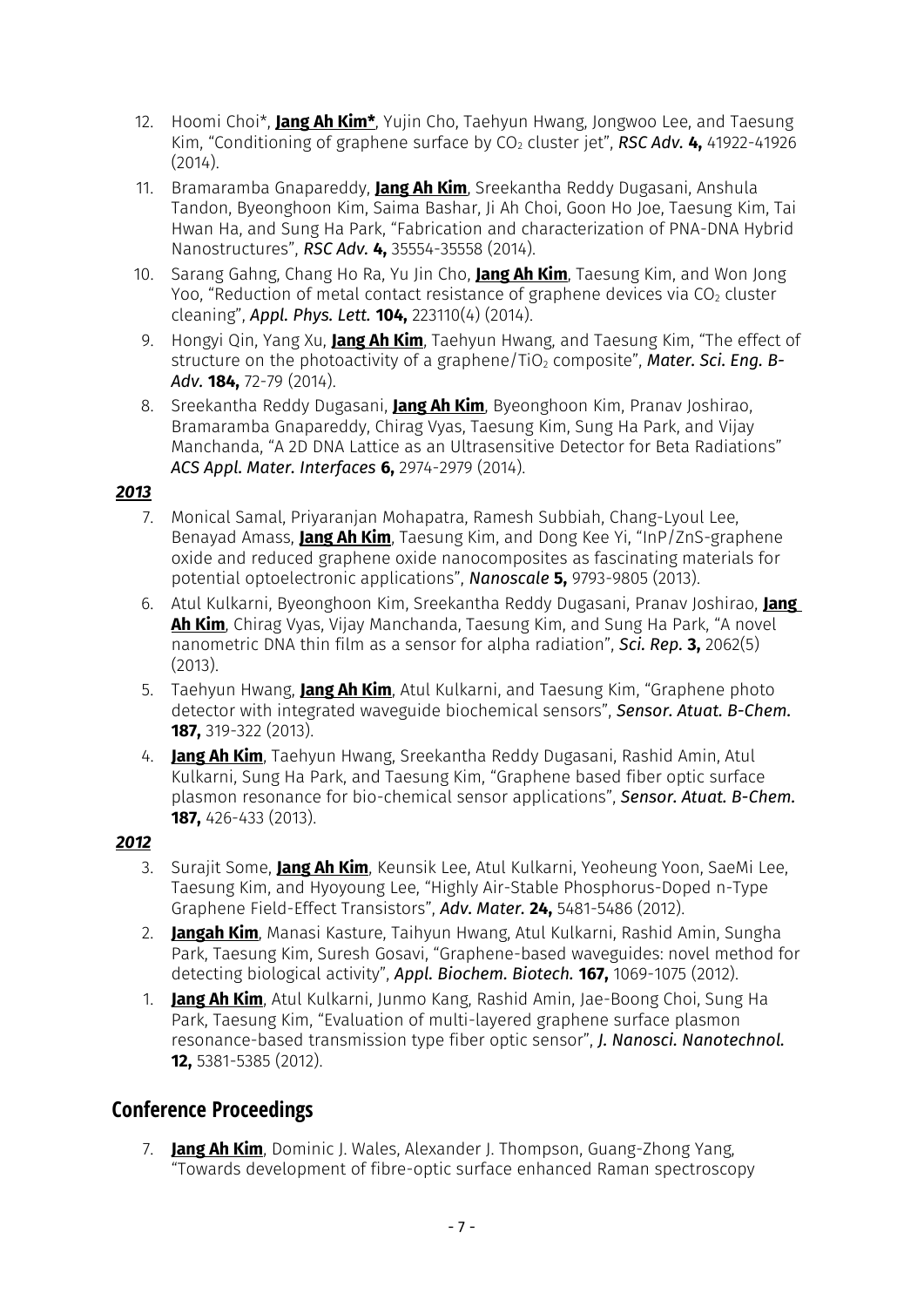probes using 2-photon polymerisation for rapid detection of bacteria", *Proc. SPIE 10894, Plasmonics in Biology and Medicine XVI*, San Francisco, 108940F, (2019); doi: 10.1117/12.2507961

- 6. **Jang Ah Kim**, Atul Kulkarni, Changmin Kim, Kihong Park, Taesung Kim, "Fiber Optic Lateral Coupling Force Sensor for Biomedical Applications", *Procedia Eng.* 168, 1227-1230 (2016); doi: 10.1016/j.proeng.2016.11.426
- 5. **Jang Ah Kim**, Changmin Kim, Kihong Park, Atul Kulkarni, Taesung Kim, "Development of an integrated optical contact force monitoring sensor for cardiac ablation catheters", *2015 37th Annual International Conference of the IEEE Engineering in Medicine and Biology Society (EMBC)*, Milan, 4363-4366 (2015); doi: 10.1109/EMBC.2015.7319361
- 4. Atul Kulkarni, Sreekantha Reddy Dugasani, **Jang Ah Kim**, Hyeong-U Kim, Sung Ha Park, Taesung Kim, "Photoelectric properties in metal ion modified DNA nanostructure", *2015 37th Annual International Conference of the IEEE Engineering in Medicine and Biology Society (EMBC)*, Milan, 4359-4362 (2015); doi: 10.1109/EMBC.2015.7319360
- 3. **Jang Ah Kim**, Taehyun Hwang, Sreekantha Reddy Dugasani, Atul Kulkarni, Sung Ha Park, Taesung Kim, "Functional graphene composite films for surface plasmon resonance sensor technology", *SENSORS, 2014 IEEE*, Valencia, 2014, pp. 1328-1331. doi: 10.1109/ICSENS.2014.6985256
- 2. Taehyun Hwang, **Jang Ah Kim**, "Glucose waveguide sensor based on graphene," *SENSORS, 2014 IEEE*, Valencia, 1324-1327 (2014); doi: 10.1109/ICSENS.2014.6985255
- 1. **Jang Ah Kim**, Taehyun Hwang, Rashid Amin, Sung Ha Park, Atul Kulkarni, Taesung Kim, "Graphene based fiber optic surface plasmon resonance for bio-chemical sensor applications", *Proc. IMCS 2012*, Nuremberg, 175-177 (2012); doi: 10.5162/IMCS2012/2.2.4

## **International Conferences Presentations**

- 17. **Jang Ah Kim**, Dominic J. Wales, Alex J. Thompson, Guang-Zhong Yang, 2019, SPIE Photonics West BiOS, *"Toward development of fiber-optic surface enhanced Raman spectroscopy probes using 2-photon polymerization for rapid detection of bacteria"*, Oral presentation 4 February, San Francisco, California, United States.
- 16. **Jang Ah Kim**, Atul Kulkarni, Changmin Kim, Kihong Park, and Taesung Kim, 2016, 30th Eurosensors Conference, Eurosensors 2016, "*Fiber optic lateral coupling force sensor for biomedical applications*", Oral presentation, September 7, Budapest, Hungary.
- 15. **Jang Ah Kim**, Changmin Kim, Kihong, Park, Atul Kulkarni, and Taesung Kim, 2015, 37th Annual International Conference of the IEEE Engineering in Medicine and Biology Society (EMBS), "*Development of an Integrated Optical Contact Force Monitoring Sensor for Cardiac Ablation Catheters*", Poster presentation, August 27, Milano, Italy.
- 14. **Jang Ah Kim**, Taehyun Hwang, Sreekantha Reddy Dugasani, Kulkarni Atul, Sung Ha Park, and Taesung Kim, 2014, IEEE SENSORS 2014, "*Functional Graphene Composite Films for Surface Plasmon Resonance Sensor Technology*", Poster presentation, November 4, Valencia, Spain.
- 13. Hoomi Choi, **Jang Ah Kim**, Yujin Cho, Taehyun Hwang, Jongwoo Lee, and Taesung Kim, 2014, 12th International Symposium on Ultra Clean Processing of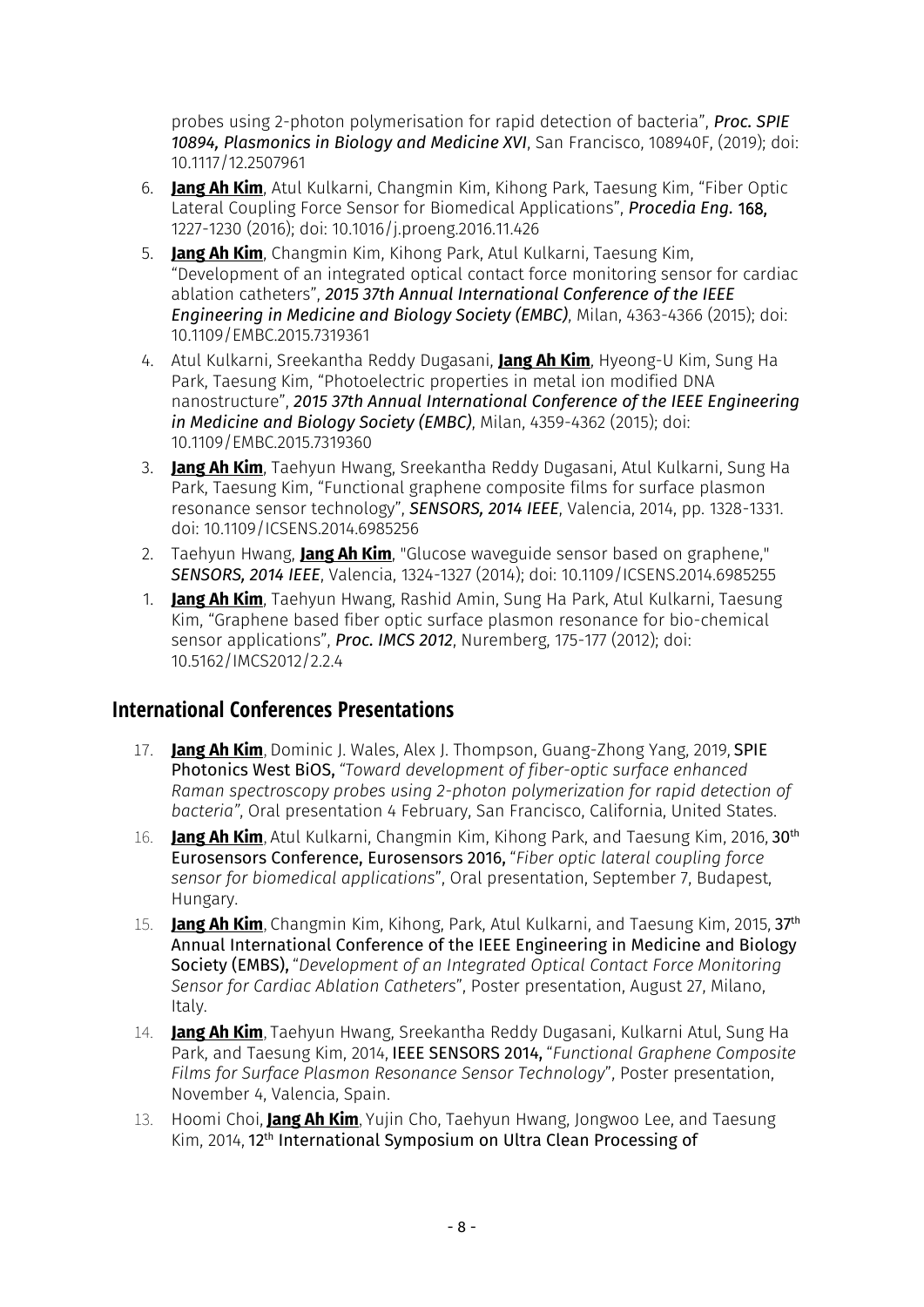Semiconductor Surfaces, "*Surface cleaning of graphene by CO<sup>2</sup> cluster*", Poster presentation, September 21-24, Brussels, Belgium.

- 12. **Jang Ah Kim**, Atul Kulkarni, Hang Zhang, Soohyun Ha, Hongyi Qin, Yang Xu, Taehyun Hwang, Hyung U Kim, and Taesung Kim, 2014, 2014 ACRA-The 7<sup>th</sup> Asian Conference on Refrigeration and Air Conditioning, "*Novel environmental monitoring sensor technologies with fiber optics and various sensing layers*", Oral presentation, May 21, Jeju Grand Hotel, Jeju, Republic of Korea.
- 11. **Jang Ah Kim**, Taehyun Hwang, Sreekantha Reddy Dugasani, Atul Kulkarni, Sung Ha Park, and Taesung Kim, 2013, BIEN 2013-Korean Woman's Leadership in Science & Engineering and Future, "*Graphene based Fiber Optic Surface Plasmon Resonance for Bio-chemical Sensor Applications*", Poster presentation, August 23, Sheraton Grand Walkerhill Hotel, Seoul, Republic of Korea.
- 10. Hoomi Choi, **Jang Ah Kim**, Yujin Cho, Taehyun Hwang, Jongwoo Lee, and Taesung Kim, 2013, NANO KOREA 2013, "*Graphene surface treatment by using CO<sup>2</sup> cluster jet*", Oral presentation, July 12, COEX, Seoul, Republic of Korea.
- 9. **Jang Ah Kim**, Taehyun Hwang, Sreekantha Reddy Dugasani, Sung Ha Park, and Taesung Kim, 2013, 3rd I**nternational Conference on Bio-sensing Technology (ICBT),** *"Detection of Ligand-Receptor Binding with Graphene Coated Wavelength-Modulated SPR Sensor"*, Poster presentation, May 12-15, Sitges, Spain.
- 8. **Jang Ah Kim**, Hooni Choi, Taehyun Hwang, and Taesung Kim, 2012, NANO KOREA 2012-Symposium on Graphene Nanotechnology, "*A numerical study on the effects of fluid flow and heat transfer during graphene synthesis*", Poster presentation, August 17, COEX, Seoul, Republic of Korea.
- 7. **Jang Ah Kim**, Taehyun Hwang, Sungha Park, Atul Kulkarni, and Taesung Kim, 2012, ICMAP 2012-The 4th International Conference on Microelectronics and Plasma Technology, "*Graphene coated fiber optic SPR sensor for bioaffinity: graphene sheets lamination study*", Poster presentation, July 6, Ramada Plaza Jeju Hotel, Jeju, Republic of Korea.
- 6. **Jang Ah Kim**, Taehyun Hwang, Rashid Amin, Sungha Park, Atul Kulkarni, and Taesung Kim, 2012, IMCS 2012-The 14th International Meeting on Chemical Sensors, *"Graphene based Fiber Optic Surface Plasmon Resonance for Bio-chemical sensor Applications"*, Oral presentation, May 21, NürnbergMesse: Nürnberg, Germany.
- 5. **Jang Ah Kim**, Manasi Kasture, Atul Kulkarni, Rashid Amin, Sungha Park, Taesung Kim, and Suresh Gosavi, 2011, NHBT 2011-New Horizons in Biotechnology 2011, *"Graphene based waveguides: Novel method for detecting biological activity"*, Poster presentation, November 21-24, Trivandrum, India.
- 4. **Jang Ah Kim**, Manasi Kasture, Atul Kulkarni, Taesung Kim, and Suresh Gosavi, 2011, NHBT 2011-New Horizons in Biotechnology 2011, *"Use of Graphene for Bio-Sensors based on Surface Plasmon Resonance"*, Poster presentation, November 21-24, Trivandrum, India.
- 3. **Jang Ah Kim**, Atul Kulkarni, Junmo Kang, Rashid Amin, Jaeboong Choi, Sungha Park, and Taesung Kim, 2011, 220<sup>th</sup> ECS-The 220<sup>th</sup> Electrochemical Society Meeting, "A *Novel Graphene Based SPR Biosensor using Optical Fiber"*, Oral presentation, October 12, BCEC: Boston, MA, USA.
- 2. **Jang Ah Kim**, Atul Kulkarni, Rashid Amin, Sungha Park, and Taesung Kim, 2011, RPGR 2011-Recent Progress in Graphene Research 2011, *"Graphene based waveguides for bio sensors"*, Poster presentation, October 3, Sungkyunkwan University: Suwon, Republic of Korea.